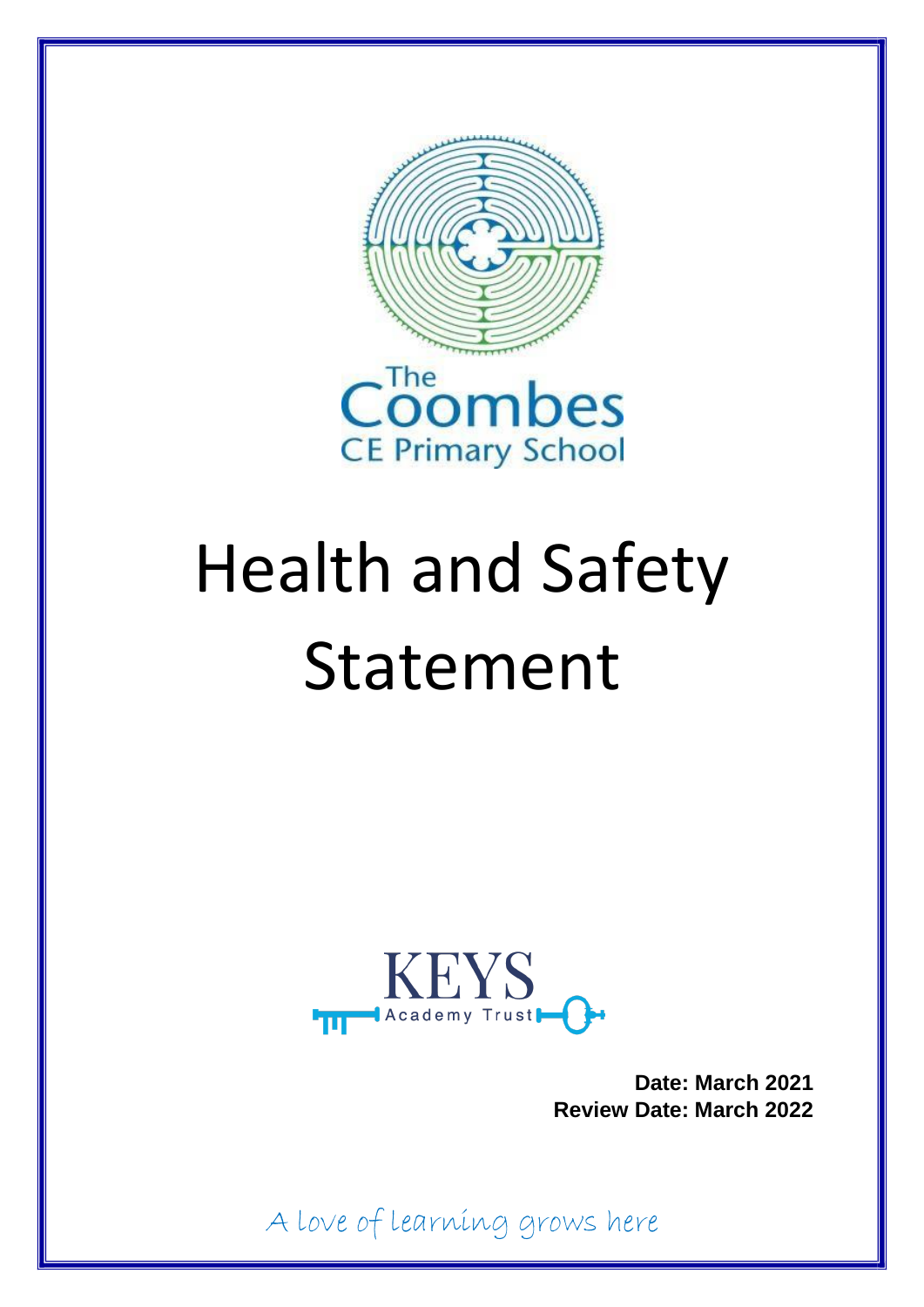### **HEALTH AND SAFETY STATEMENT**

The Coombes CE Primary School is committed to providing and maintaining a safe and healthy working environment for our staff and for ensuring that the schools' premises and activities do not adversely affect the health and safety of our pupils or any other people. The school's aim is to integrate health and safety into everything we plan and do so that it becomes an intrinsic part of our culture.

The Head Teacher and the Governing Body recognise and accept their responsibilities for putting the Keys Academy Trust's Health and Safety Policy into effect by:

- providing adequate control of the health and safety risks arising from the school's work activities
- consulting with our employees on matters affecting their health and safety
- providing and maintaining safe plant and equipment
- ensuring the safe handling and use of substances
- providing information, instruction and supervision for employees
- ensuring all employees are competent to do their tasks, and to give them adequate training
- preventing accidents and cases of work-related ill health
- maintaining safe and healthy working conditions
- Implementing emergency procedures for evacuation in case of fire or other significant incident.
- Implementing an annual review and revision as necessary of this policy including the organisation for its implementation and the health and safety procedures.

| Aly Atkins     |  |
|----------------|--|
| Signature      |  |
| Mrs Aly Atkins |  |

| Date:                       | March 2021 |
|-----------------------------|------------|
| Review Date:   January 2022 |            |

*C Peck* 

**Signature** 

Mr Christopher Peck Headteacher **Governor for Health and Safety**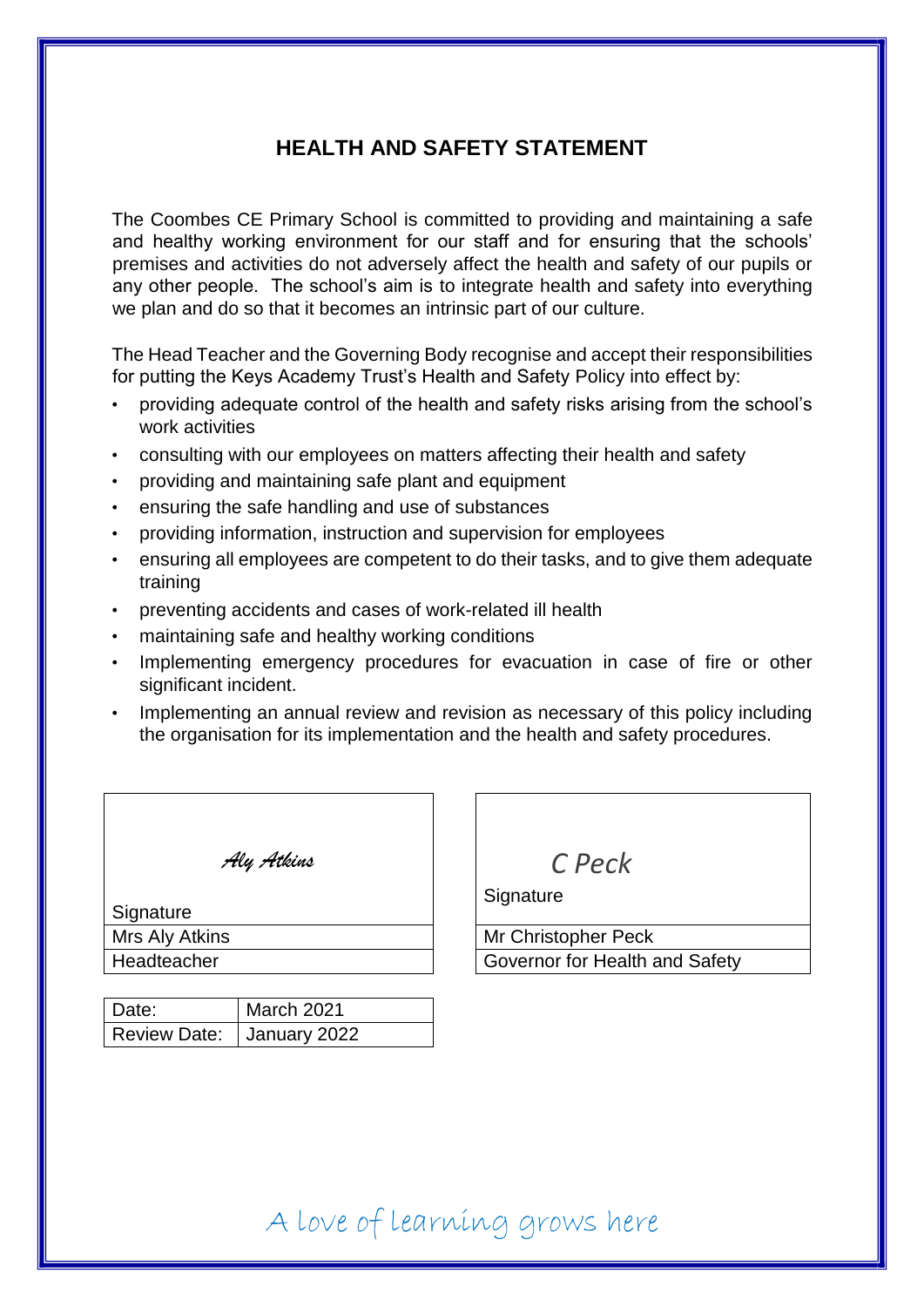## **ROLES AND RESPONSIBILITIES**

#### **Head Teacher**

• Has overall day-to-day responsibility for health and safety and ensuring this policy is put into place.

#### **Employee H&S responsibilities**:

- Take reasonable care of your own and other people's health and safety
- Follow the training you have received when using any work items given to you by your employer to use at work
- Co-operate with your employer on health and safety
- Tell someone (your employer, supervisor, or health and safety representative) if you think the work or inadequate precautions are putting anyone's health and safety at serious risk

| <b>Title</b>                                             | <b>Name</b>                                 |
|----------------------------------------------------------|---------------------------------------------|
| Headteacher                                              | <b>Aly Atkins</b>                           |
| <b>Child Protection Lead</b>                             | <b>Kat Barnes</b>                           |
| Governor for Health and Safety                           | <b>Christopher Pech</b>                     |
| <b>School Safety Coordinator</b>                         | <b>Operations Manager</b>                   |
| General risk assessors                                   | <b>Headteacher Operations Manager</b>       |
| <b>DSE Workstation Assessor</b>                          | <b>Operations Manager</b>                   |
| Contractor co-ordinator                                  | <b>Operations Manager</b>                   |
| Incident reporting co-ordinator                          | <b>Operations Manager</b>                   |
| <b>COSHH Assessor</b>                                    | <b>Headteacher &amp; Operations Manager</b> |
| <b>Manual Handling Assessor</b>                          | <b>Headteacher &amp; Operations Manager</b> |
| <b>Emergency Co-ordinator for fire</b><br>and evacuation | <b>Headteacher &amp; Operations Manager</b> |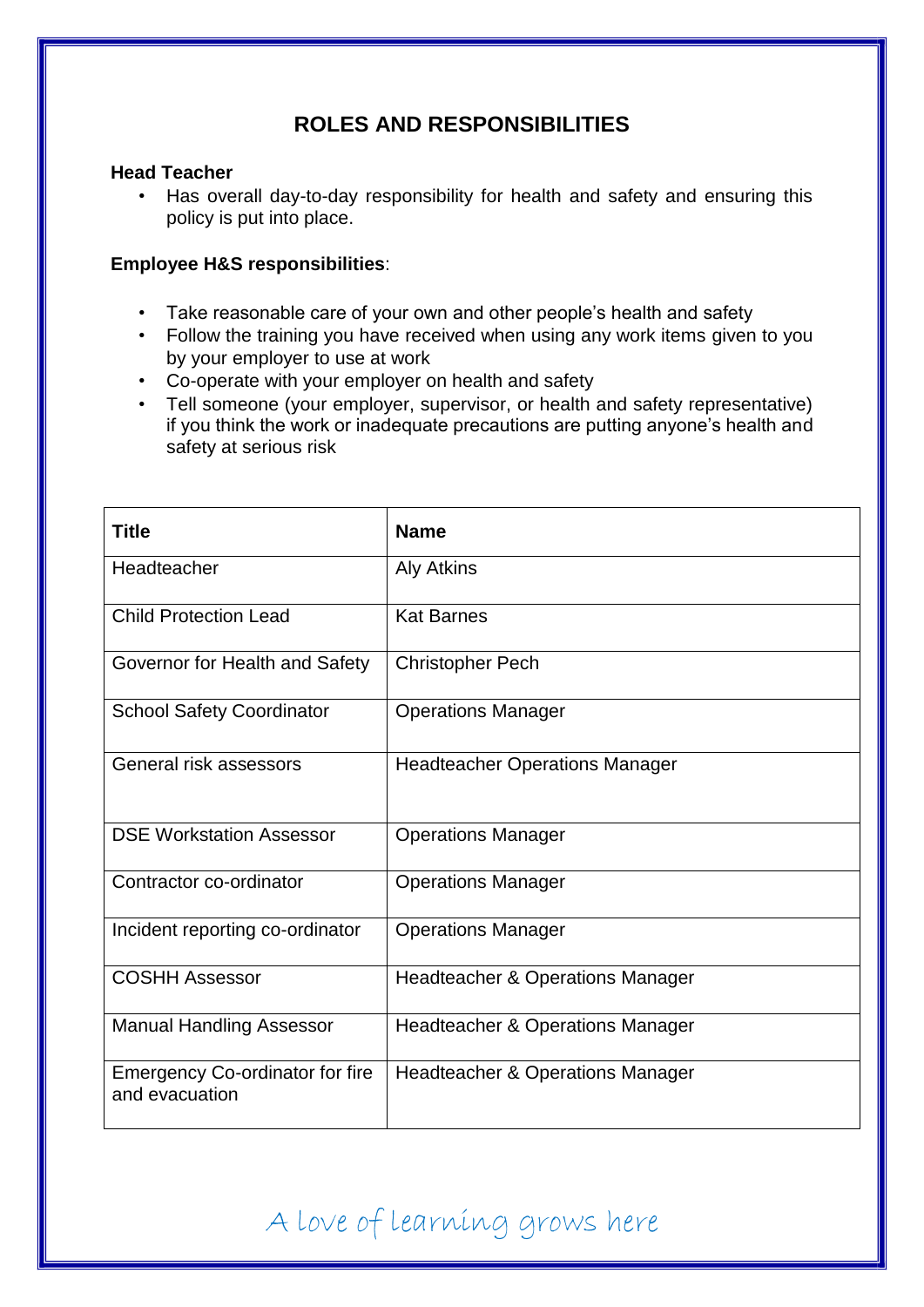| <b>Fire Wardens</b>                            | Sharondeep Sandhu, Ben Winship, Loretta Hill, Artur<br>Kosmowski                                                             |
|------------------------------------------------|------------------------------------------------------------------------------------------------------------------------------|
| Fire risk assessor                             | <b>Headteacher &amp; Operations Manager</b>                                                                                  |
| <b>Qualified Paediatric First Aiders</b>       | Emily Bowers, Gemma Gibby, Loretta Hill, Ben<br>Winship, Justine Jensen, Christine<br><b>Borland</b>                         |
| <b>First Aiders at Work</b>                    | Ilanit Shimoni, Jessica Darroch, Julie Wright, Sharmina<br>Parvin, Louise Etwell, Jane Pound, Anna<br>Hobart, Wendy McLaren, |
| <b>Diabetic Trained</b>                        | Anna Hobart, Justine Jensen, Jane Pound, Louise<br>Etwell, Ben Winship, Claire Symes,<br><b>Jude Hawkins</b>                 |
| Epi-pen and Asthma trained                     | Louise Etwell, Jude Hawkins, Anna Hobart, Jane<br>Pound, Katherine Clint, Laura Thurston,<br>Alice Sharman, Emmanuel Nambo,  |
| <b>Educational Visits Coordinator</b><br>(EVC) | <b>Office Manager</b>                                                                                                        |
| <b>Safety Representative</b>                   | <b>Headteacher &amp; Operations Manager</b>                                                                                  |